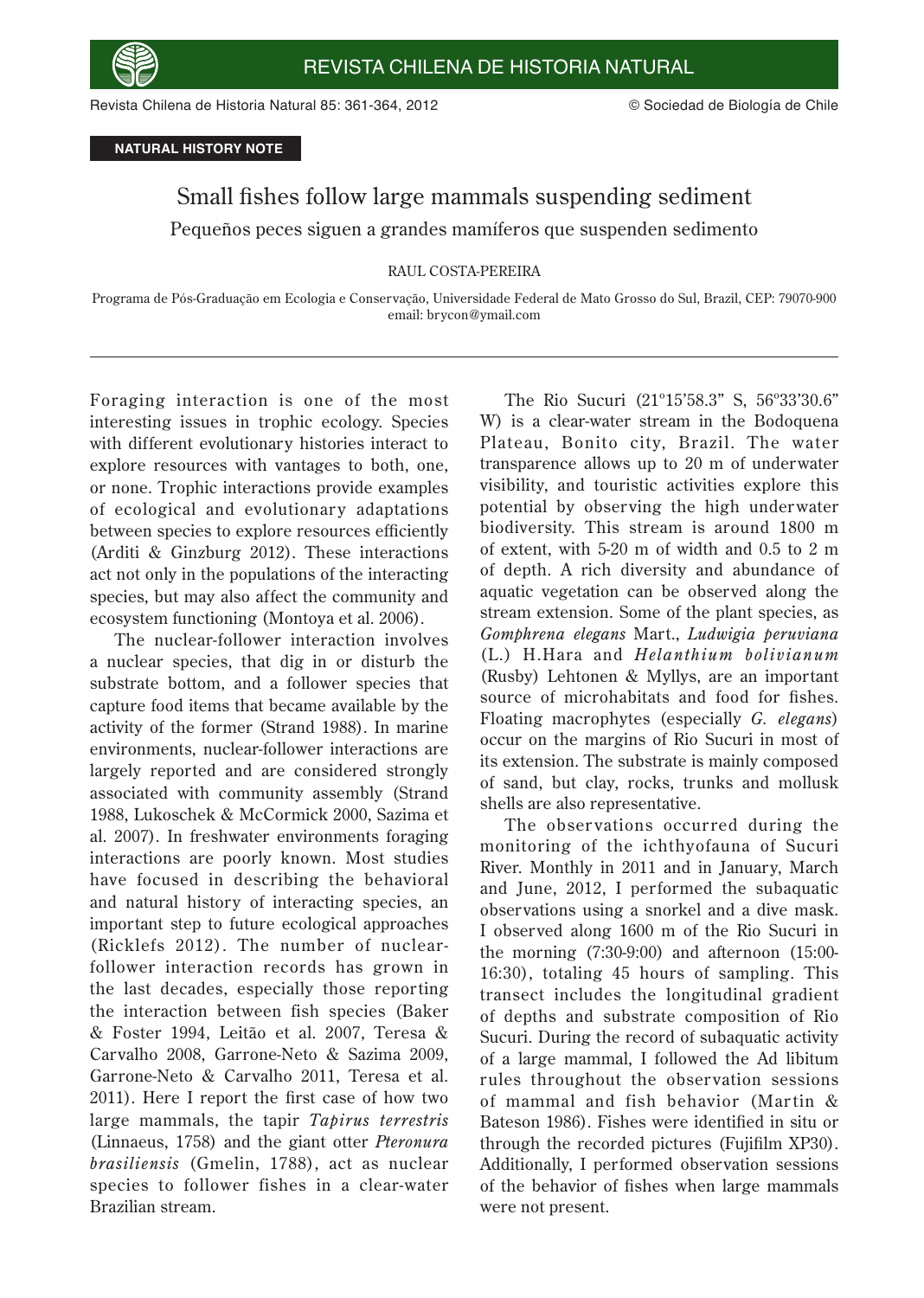I observed a total of six nuclear-follower interactions. The nuclear species were tapirs (*Tapirus terrestres*) and giant otters (*Pteronura brasiliensis*).

In two different occasions, March and June of 2012, I observed a female tapir (*Tapirus terrestres*) leaving the riparian vegetation and crossing the river (Figure 1A). Both observations were early in the afternoon and in the same site. Certainly, the same individual was recorded in two occasions, once this female has a scar on the back. In one of the occasions, the female was accompanied by a young tapir. The tapirs sank about 1.5 m and walked on the bottom of Rio Sucuri stream for approximately 15 m for about one minute, and emerged out of the water, going to the other side of riparian vegetation. The life area of this tapir probably includes the riparian vegetation of Rio Sucuri stream, once local habitants frequently observe this female crossing the River. During this underwater walk, the tapir suspends a cloud of sediment (Fig. 1A).

Giant otters (*Pteronura brasiliensis*) were observed foraging on the bottom of stream for four times. The individuals were foraging alone in all occasions. The giant others were foraging three different strategies could be observed: i) turning rocks (Fig. 1B, observed in August 2011 around 9:00 AM), ii) scraping submerged wood (obser ved in September 2011 around 10:00 AM), and iii) digging in the substrate bottom (Fig. 1C, observed in November 2011 and March 2012 around 1:00 PM). These microhabitats (fissures on rocks and wood, and holes in the clay) are usually explored by catfishes *Hypostomus* spp., which are potential prey items to giant otters. Giant otters swim quickly, stopping on rocks, logs or specific points on the substrate of the river looking for food for few seconds. In all observations the otters were unsuccessful to find food, but the physical action of foraging suspended sediment from the river bottom.

The cloud of suspended sediment caused by the activity of the two large mammals makes food items available to small-sized fishes, which come out from their microhabitats in clusters of macrophytes to capture food. Both the tapir and giant otter acted as nuclear species, and in all the six nuclear-follower interactions I observed seven follower species of fish: *Astyanax asuncionensis* Gér y, 1972,



*Fig. 1:* (A) The tapir *Tapirus terrestris* suspending a cloud of sediments while cross the Rio Sucuri stream; (B) The giant otter *Pteronura brasiliensis* wambling rocks on the substrate bottom; (C) The giant otter *P. brasiliensis* digging the stream bottom.

(A) El tapir *Tapirus terrestris* suspendiendo una nube de sedimentos cuando cruza el Río Sucuri; (B) El arirai *Pteronura brasiliensis* rodando piedras em el lecho del río; (C) El arirai *P. brasiliensis* cavando el fondo del río.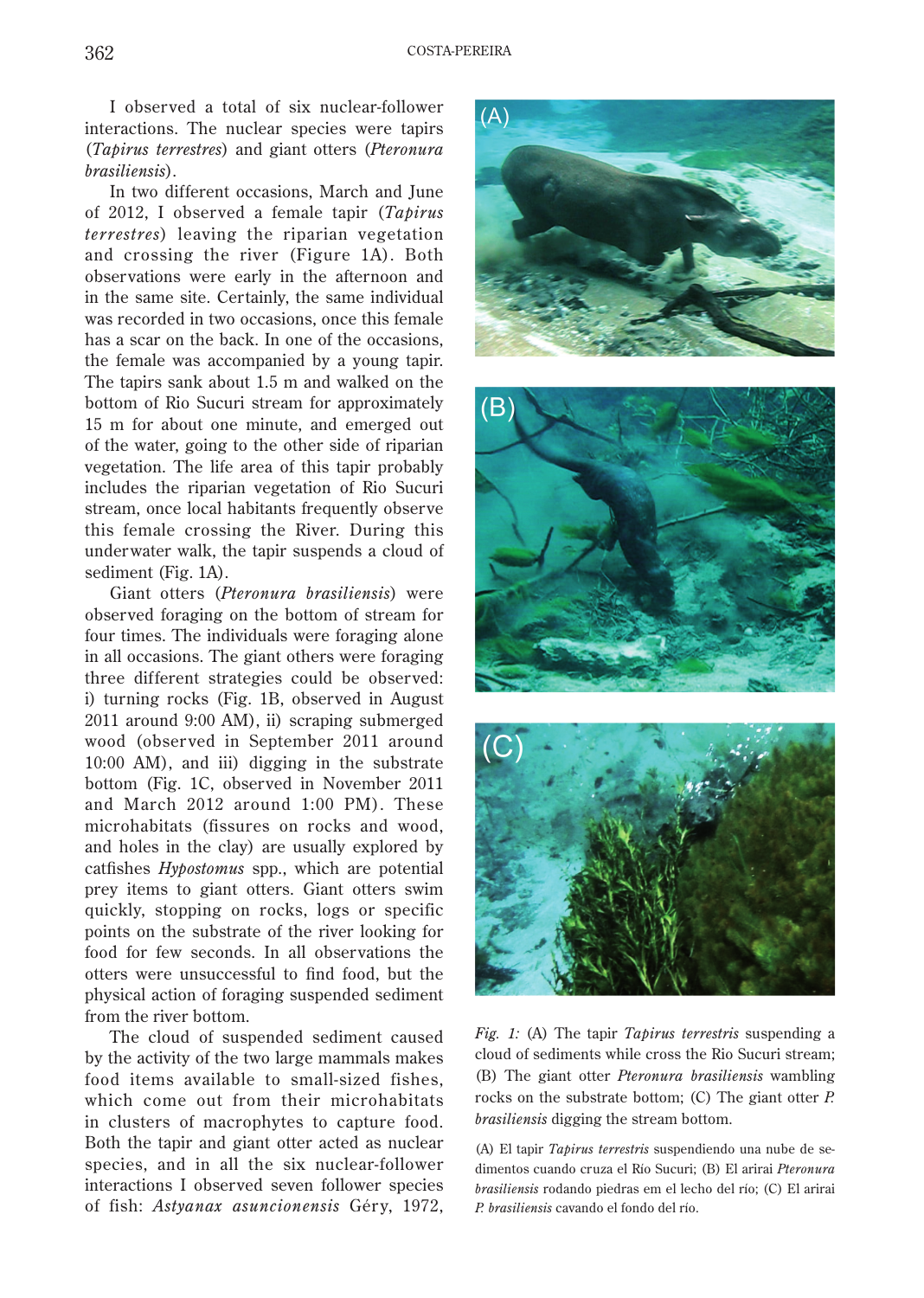*Astyanax* sp., *Bryconops* cf. *melanurus* (Bloch, 1794), *Hyphessobrycon eques* (Steindachner, 1882), *Jupiaba acanthogaster* (Eigenmann, 1911), *Moenkhausia bonita* Benine, Castro & Sabino, 2004 and *Serrapinnus calliurus* (Boulenger, 1900). All these species are small Characiformes abundant in Rio Sucuri, with maximum body size up 4.4 cm (*S. calliurus*) to 15 cm (*A. asuncionensis*) (Froese & Pauly 2012). Before dispersing the cloud of sediment, the fishes returned to the clusters of macrophytes.

All seven fish species do not depend exclusively on nuclear-following behavior to forage. Individuals of *B.* cf. *melanurus* forage chiefly on allochthonous items on water surface, but also capture food items carried by the water. *Astyanax asuncionensis* use the substrate bottom, the water column and surface as well, capturing inver tebrates and plant fragments. Individuals of *H. eques* forage on the sand bottom or in submerged plants. The other four species (*J. acanthogaster*, *M. bonita*, *S. calliurus* and *Astyanax* sp.) are strongly associated with macrophytes, foraging on roots and submerged leaves. Thus, the followingnuclear behavior seems to be occasional for all seven species, and associated with the generalist and opportunistic feeding habits of fish follower species (Lowe-McConnel 1987, Baker & Foster 1994).

The benthic fauna of Rio Sucuri and other streams from the Bodoquena Plateau exhibit a great diversity of inver tebrates, mainly Gastropoda; Diptera, Odonata, Trichoptera larvaes; and Amphipod (Maia 2005). Besides, the riparian vegetation provides a source of organic matter, so that plant fragments and debris are deposited on streams bottom. The stream bottom resources are potential food items to small-sized fishes, however they might be difficult to capture for being usually associated with grains of sand. Furthermore, benthic inver tebrates and plant debis are not available in macrophyte clusters or open water. The occasional physical activity of large mammals makes these additional food resources available. The clear-water, with high transparency, allows visually oriented fishes to find these resources more easily, even in the middle of sediment cloud.

Massive trampling on streams bottom, such as those caused by the cattle ranching,

might lead to changes in the abiotic conditions, microhabitats simplification and decrease of resources availability to fishes (Kauffman  $\&$ Krueger 1984, Strand & Merritt 1999, Gregory & Gamett 2009). However, occasional trampling or bottom digging may promote a temporary food source, by suspending small invertebrates, plant and algae that are often unavailable to small fish species. Additionally, the input of resources associated with occasional disturbs in streams may increase local diversity through a release in competition (Resh et al. 1988). Other potential advantage associated with the occasional disturb related to tapir and giant otter activities, is the appearance of new microhabitat sites. Sporadic wambling of rocks and trunks on river bottoms may promote new microhabitats to fishes and invertebrates. As such, underwater activities of tapirs and giant otters seem to be an important trophic event to several species of small fishes.

The subaquatic activities of large mammals are rare and fishes apparently do not depend exclusively on the released resources. Thus, this trophic interaction might be weak and purely occasional. However, the ecological role of large mammals as nuclear species to small follower fishes should be studied further, once a high diversity of small fish takes advantage of the resources available occasionally.

ACKNOWLEDGEMENTS: I am grateful to Rio Sucuri Turismo team for the logistic help and for providing pictures 1A and 1B, to Karla Campião for the critical reading, and to CNPq. To Patricio A. Camus and an anonymous referee for the critical reading and valuable suggestions.

## LITERATURE CITED

- ARDITI R & LR GINZBURG (2012) How species interact: Altering the standard view on trophic ecology. Oxford University Press, Oxford.
- BAKER JA & SA FOSTER (1994) Observations on a foraging association between two freshwater stream fishes. Ecology of Freshwater Fish 3: 137-139.
- FROESE R & D PAULY (2012) FishBase. World Wide Web electronic publication. URL: www.fishbase. org, version 10/2012. (accessed September 26, 2012).
- GARRONE-NETO D & LN CARVALHO (2011) Nuclear-follower foraging associations among Characiformes fishes and Potamotr ygonidae rays in clean waters environments of Teles Pires and Xingu rivers basins, Midwest Brazil. Biota Neotropica 11: 1-4.
- GARRONE-NETO D & I SAZIMA (2009) Stirring, charging, and picking: Hunting tactics of